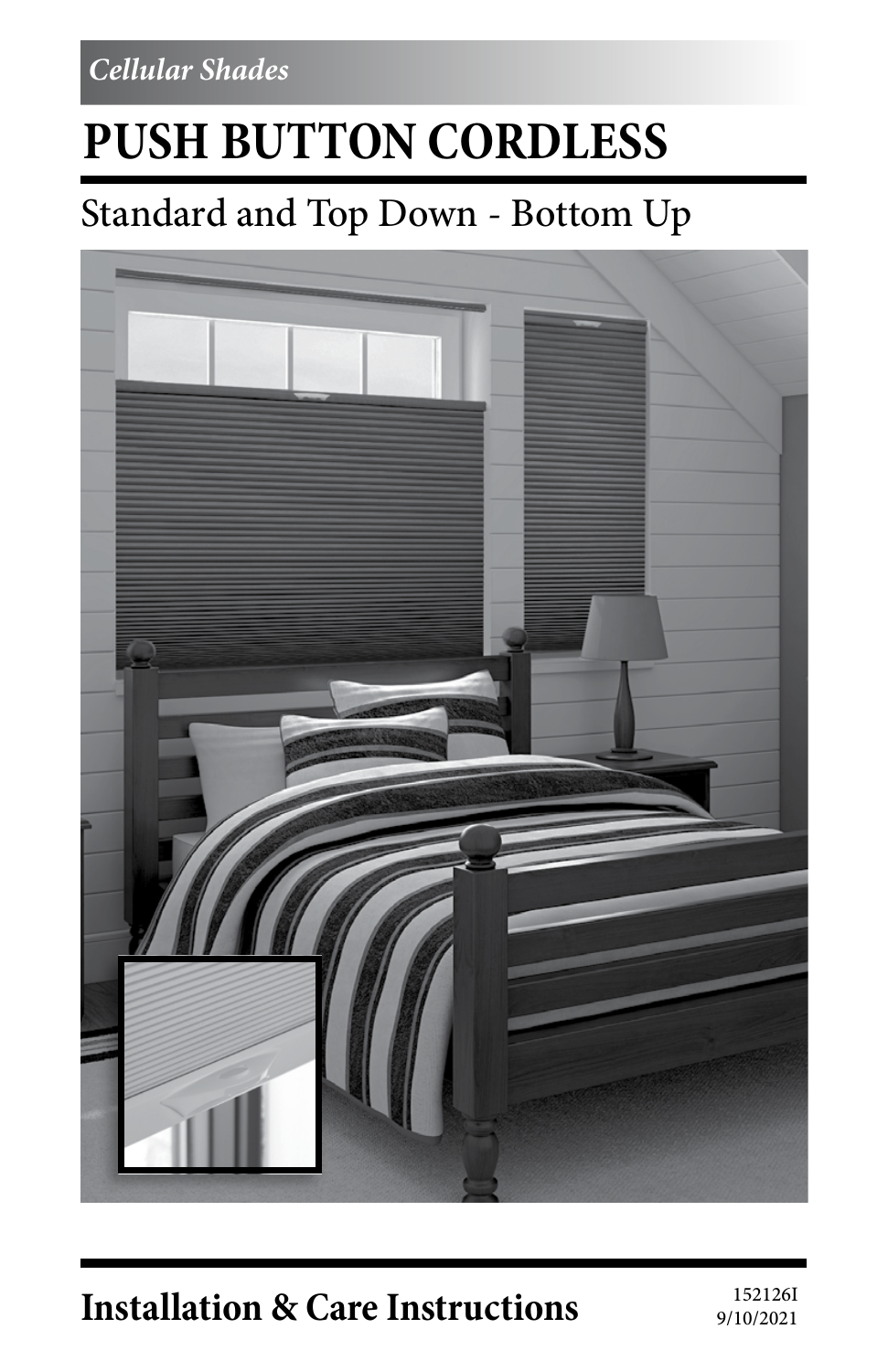# **GETTING STARTED**

A few simple tools are required:

- Measuring tape
- Power drill, drill bits
- 1 ⁄4" Hex head and/or Phillips driver bit
- Pencil

Additional fasteners other than those sent with your shade may be required depending on the mounting surface. Wallboard and plaster require the use of anchors such as expansion or toggle bolts. Brick, tile or stone need special plugs and drill bits. Remember to always pre-drill holes in wood to avoid splitting.

**Contract Contract Only 100 and 100 minutes** 

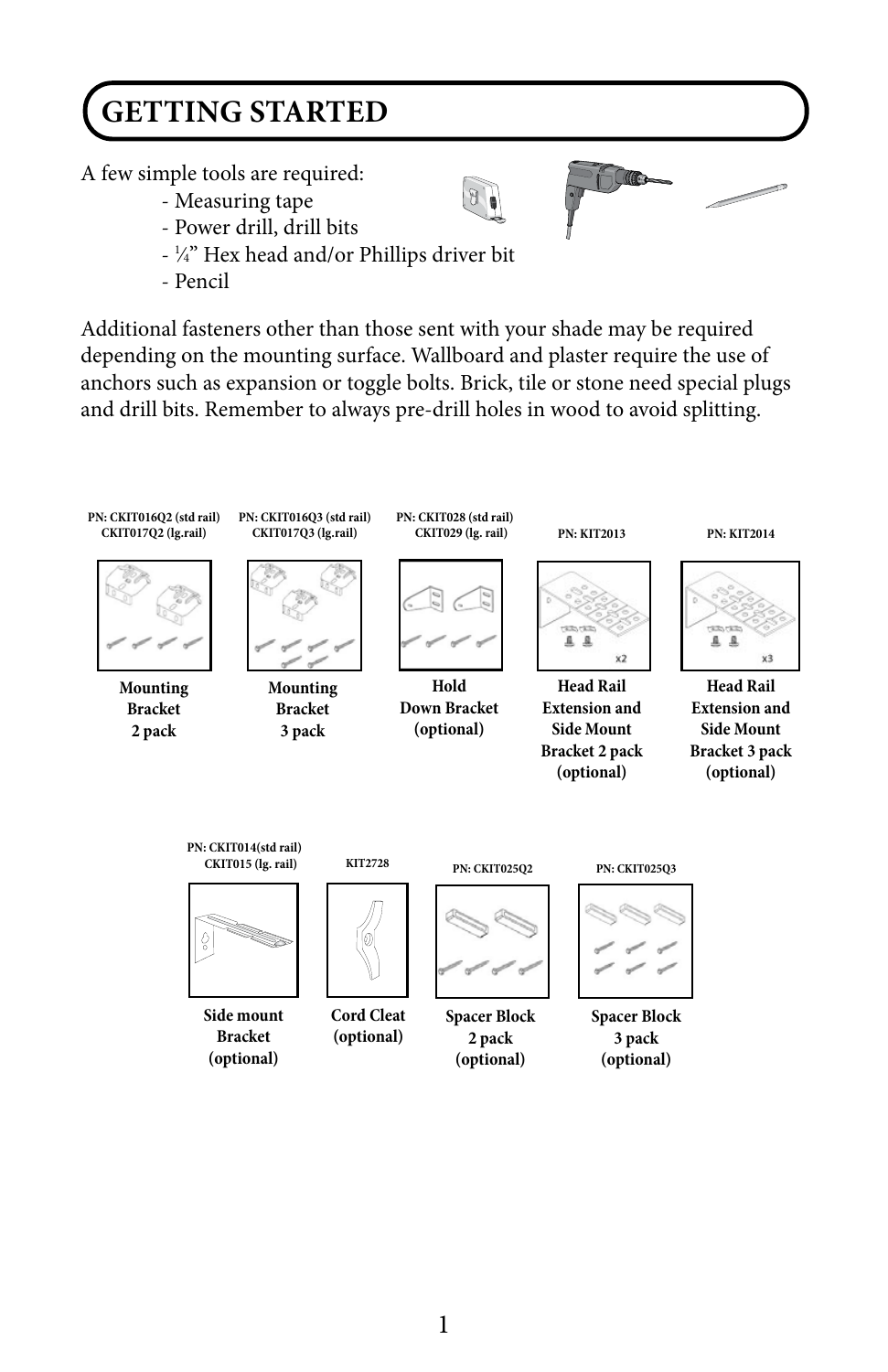### **STEP 1: BRACKET INSTALLATION**

Shades are shipped with the required number of brackets for proper installation. **End brackets should be located approximately 1" from either end.**  Depending on the width of the shade, additional brackets may be necessary, evenly spaced between the two end brackets.

Using the installation bracket as a template, measure to the edge of the bracket and mark the hole locations with a pencil for drilling.

Brackets must be in line and level. Shim brackets on inside mounts if necessary. The headrail must be level for the shade to operate properly.

#### **INSIDE MOUNT**

The minimum mounting depth for an inside mount is 3 ⁄4".

A minimum of 2" is needed to fully recess a shade with the standard rail. A minimum of 2  $\frac{1}{2}$ " is needed to fully recess a shade with the large rail.

Make sure that the brackets are level and aligned.

Attach using two screws.

#### **OUTSIDE MOUNT**

The minimum mounting height for outside mounted shades is 3 ⁄4".

Make sure that the brackets are level and aligned.

Attach using two screws.

| <b>Shade Width</b> | # of Brackets |
|--------------------|---------------|
| Up to $40"$        |               |
| $>40"$ - 72"       |               |
| $>72$ " - 84"      |               |
| $>84$ " and up     |               |







**Inside Mount** Minimum 3 ⁄4" surface Minimum 2 or 2 1 ⁄2" surface for fully recessed (depends on rail size)



**Outside Mount** Minimum 3 ⁄4" surface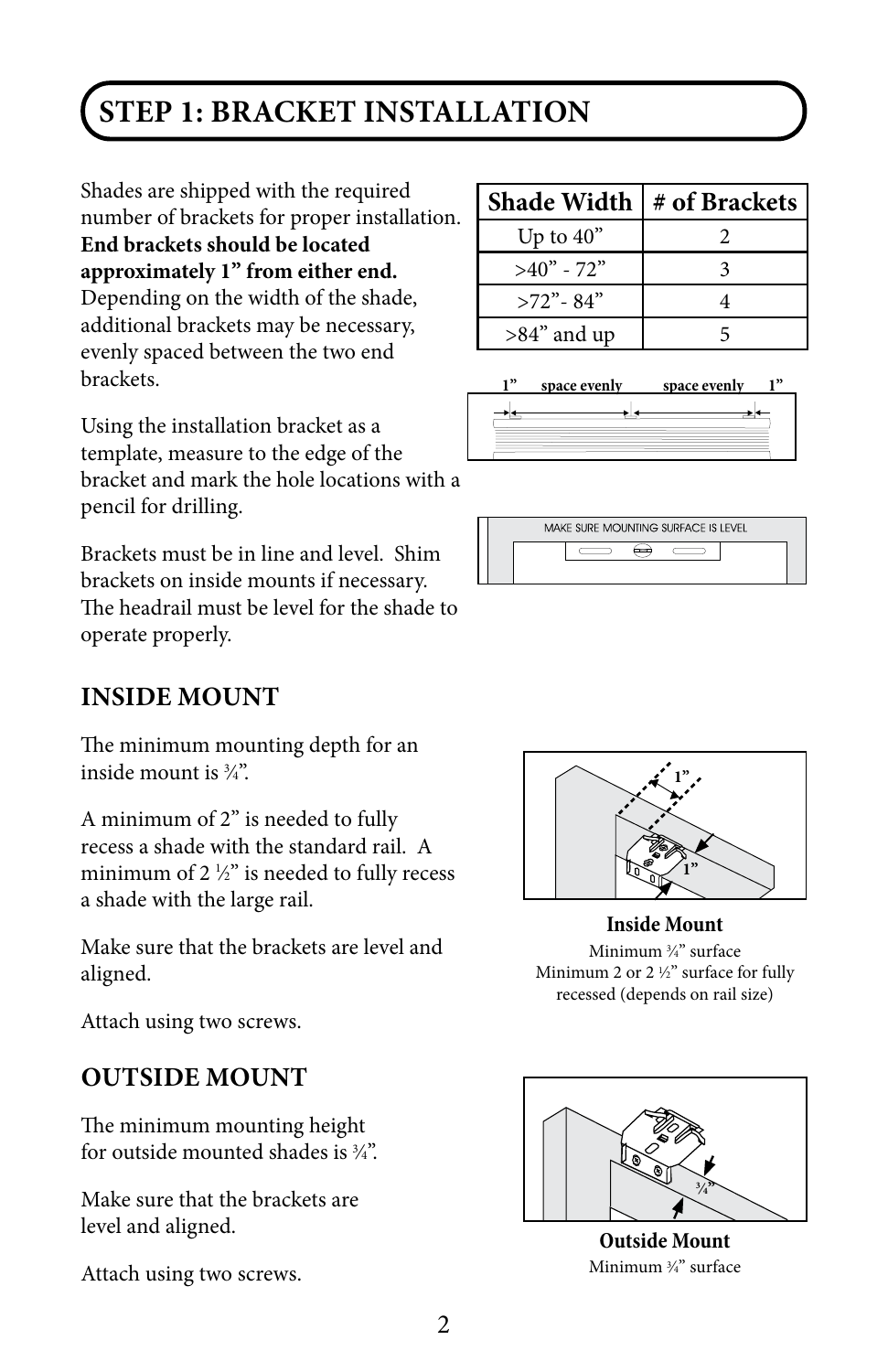#### **SPACER BLOCKS (OPTIONAL)**

Each spacer block projects brackets 3 ⁄8" away from mounting surface.

Make sure that the brackets are level and aligned.

Attach using two screws. Screws should be long enough to secure the bracket to the mounting surface.



**Outside Mount with Spacer Blocks**

#### **EXTENSION BRACKETS (OPTIONAL)**

Optional extension brackets are used to project the back of the shading up to 2  $\frac{7}{8}$ " from the mounting surface.

Attach the mounting bracket to the extension bracket with the nuts and bolts provided.



**Outside Mount with Extension Brackets** Minimum 1 3 ⁄8" surface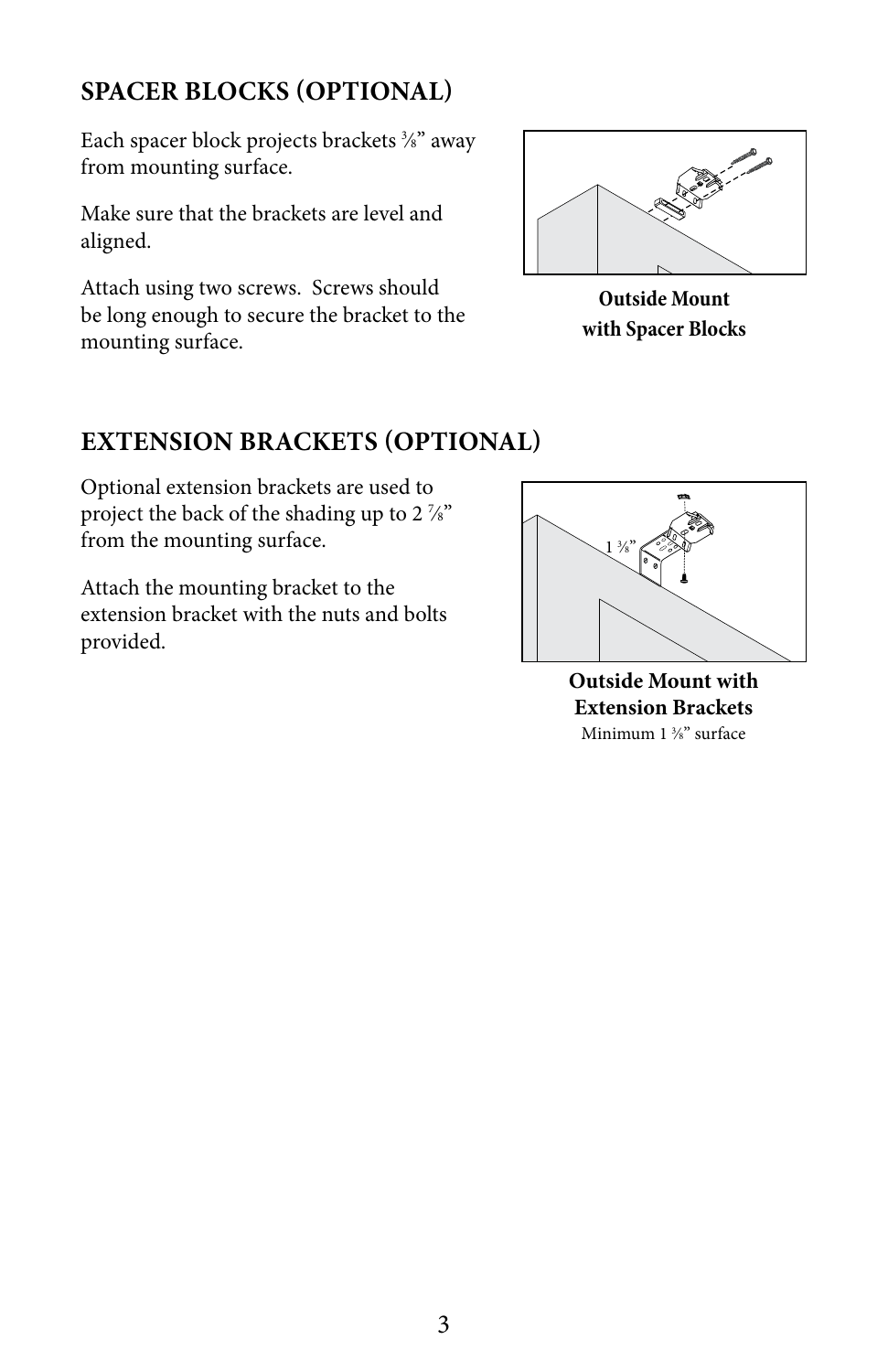#### **SIDE MOUNT**

Line the bracket top with the desired height of the top of the head rail. Mark holes for screws (A). Remove brackets and drill holes.

Insert screws for keyhole slots only (B). Approximately  $\frac{1}{8}$ " of the screw should be left protruding.

Pull the endcap out of the head rail and slide the bracket on as shown (C). Replace the endcap and then slide the bracket all the way into the head rail.

Install the second bracket in the same manner as the first bracket.

Hook one bracket onto the screw in the window frame, using the keyhole slot. Bring the other end bracket over the screw at the other side of the frame. Slide down, flexing bracket inward until the screw engages in the keyhole slot.

Make sure both brackets are slipped down all the way, so that the screw is in the top portion of the keyhole slot. Install a screw in the bottom hole of each bracket. Tighten all screws.



**Side Mount** Minimum 2" surface

### **STEP 2: SHADE INSTALLATION**

First, lower the bottom and/or middle rails about an inch. This will help keep the fabric from getting caught between the brackets and the head rail.

Hold the shade up near the brackets and insert the front clip of the bracket into the front groove of the rail.

Make sure the shade is centered in the window opening.

Push the rail back and up until the back clips of the bracket are inserted in the back groove of the rail.

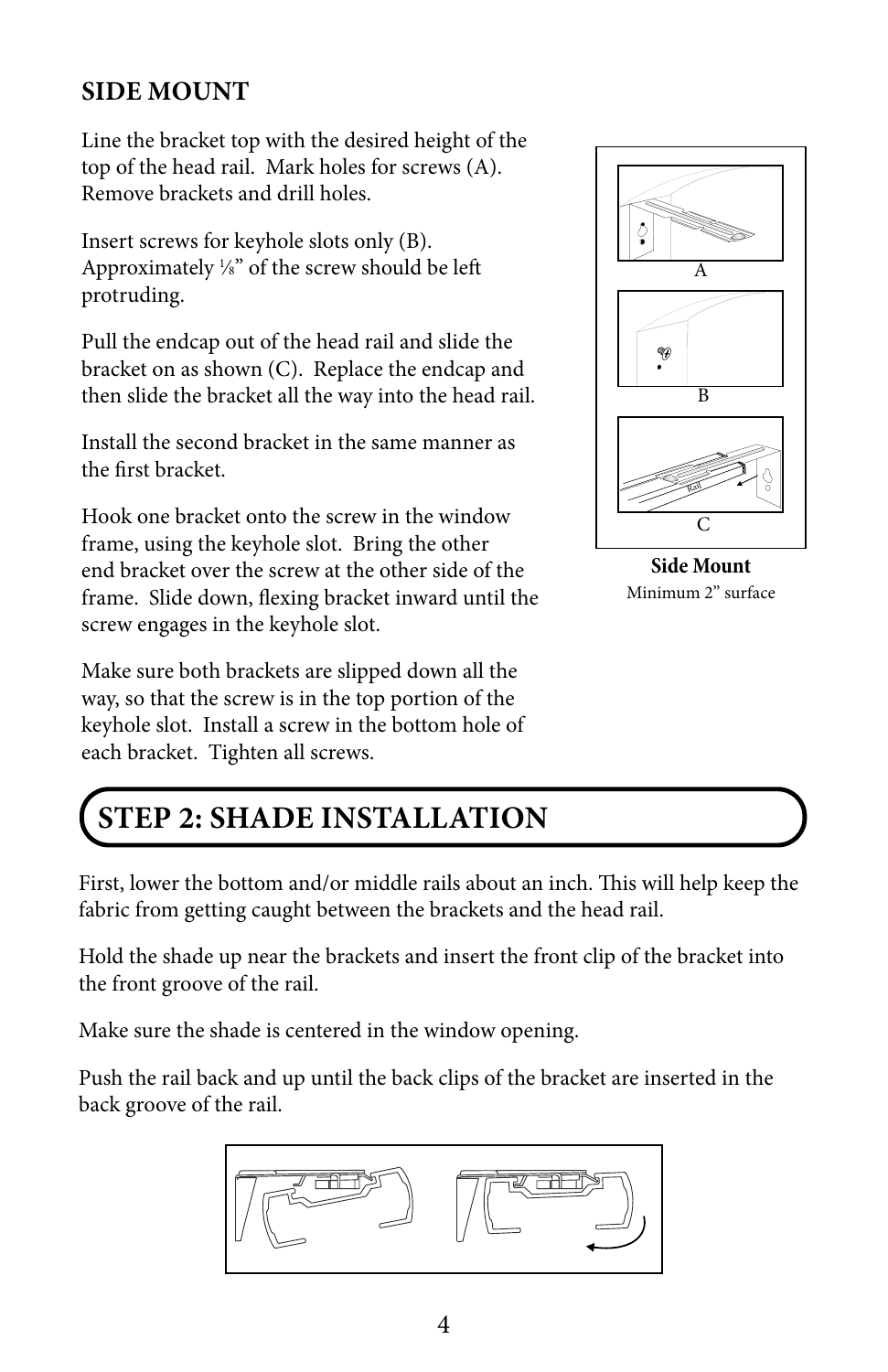# **OPERATION**

Press the button on the handle to raise or lower the moveable rails. The rails will stay in position when the button is released.

On a top down - bottom up shade the bottom rail can be raised and will push the middle rail up without having to depress the middle rail button. The middle rail button does need to be pressed to lower the middle rail.



### **LEVEL THE MOVING RAIL(S) (IF NECESSARY)**

If the bottom rail or the middle moving rail of a top down - bottom up shade is not level, it can be adjusted by following the procedure below.

(1) Remove the right endcap from the rail that is not level.

(2) Pull out the section labeled TOOL.

(3) Support the rail with one hand and push in on the adjustment screw with the tool. Turn to adjust the rail. Turning clockwise will move the rail down, counterclockwise will move the rail up.

(4) Be sure the adjustment screw pops out before letting go of the rail.

Note: The middle rail may need to be raised or lowered slightly to allow the adjustment screw to be pushed in.

When the rail is level, replace the tool and the endcap.

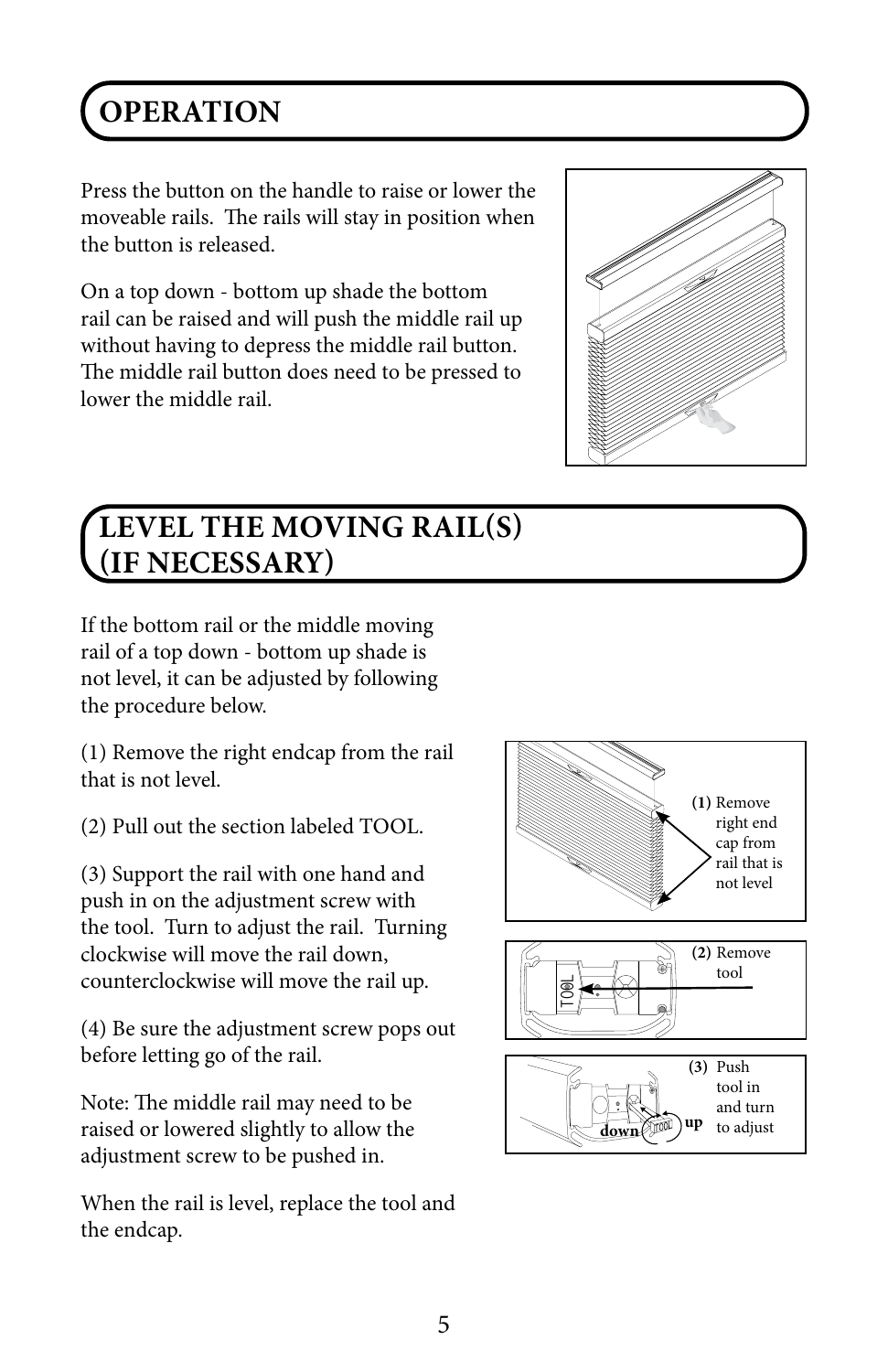## **HOLD DOWN BRACKETS (OPTIONAL)**

Optional hold down brackets are mounted with the supplied screws.

With the shade at its proper drop, place the pin of each hold down into the hole in each endcap and mark the screw holes. Make sure the pins are level and aligned.

Raise the shade, then screw the hold down bracket into the mounting surface.

Lower the shade. Slightly flex the hold down brackets to insert the pins into the endcaps.

## **REMOVING THE SHADE**

Push the head rail in toward the window.

Rotate the back of the head rail down away from the bracket.

As you release the brackets, support the head rail to keep it from falling.





**Hold Down Bracket**